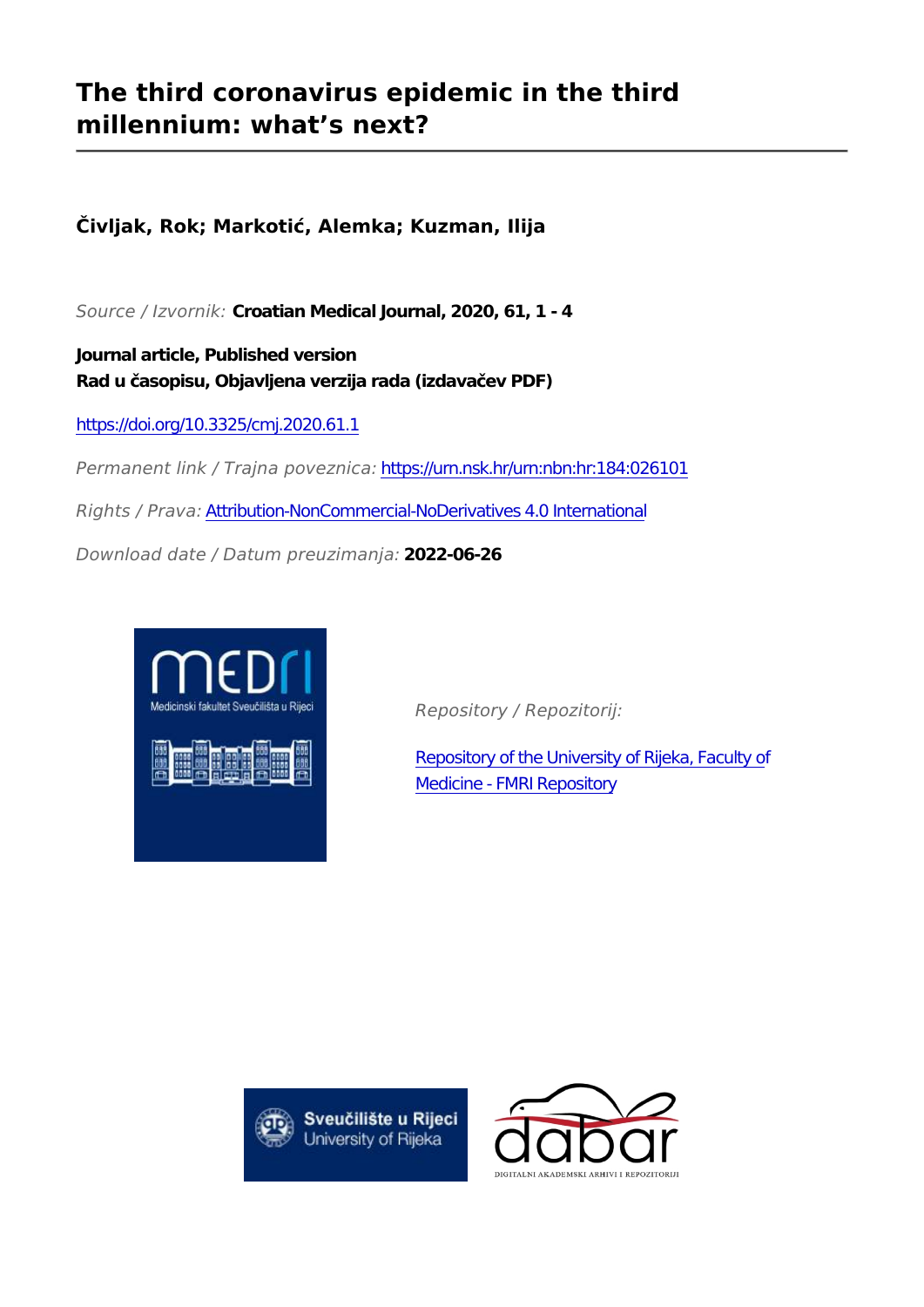# The third coronavirus epidemic in the third millennium: what's next?

### Rok Čivljak<sup>1,2</sup>, Alemka Markotić<sup>1,3,4</sup>, Ilija Kuzman<sup>2</sup>

1 Dr Fran Mihaljević University Hospital for Infectious Diseases, Zagreb, Croatia

2 University of Zagreb School of Medicine, Zagreb, Croatia *[rok.civljak@bfm.hr](mailto: rok.civljak@bfm.hr )*

3 Catholic University of Croatia, Zagreb, Croatia

4 University of Rijeka School of Medicine, Rijeka, Croatia

The current epidemic of a new coronavirus disease (COVID-19), caused by a novel coronavirus (2019-nCoV), recently officially named severe acute respiratory syndrome coronavirus 2 (SARS-CoV-2), has reopened the issue of the role and importance of coronaviruses in human pathology (1-5). This epidemic definitively confirms that this heretofore relatively harmless family of viruses, *Coronaviridae,* includes major pathogens of epidemic potential. The COVID-19 epidemic has clearly demonstrated the power of infectious diseases, which have been responsible for many devastating epidemics throughout history. The epidemiological potential of emerging infectious diseases, especially zoonoses, is affected by numerous environmental, epidemiological, social, and economic factors (6,7). Emerging zoonoses pose both epidemiological and clinical challenges to health care professionals.

Since the 1960s, coronaviruses have caused a wide variety of human and animal diseases. In humans, they cause up to a third of all community-acquired upper respiratory tract infections, such as the common cold, pharyngitis, and otitis media. However, more severe forms of bronchiolitis, exacerbations of asthma, and pneumonia in children and adults have also been described, sometimes with fatal outcomes in infants, the elderly, and the immunocompromised. Some coronaviruses are associated with gastrointestinal disease in children. Sporadic infections of the central nervous system have also been reported, although the role of coronaviruses in infections outside the respiratory tract has not been completely clarified (8).

### Previous epidemics caused by coronaviruses

Most coronaviruses are adapted to their hosts, whether animal or human, although cases of possible animal-to-human transmission and adaptation have been described in the past two decades, causing two epidemics.

The first such outbreak originated in Guangdong, a southern province of the People's Republic of China, in mid-November of 2002. The disease was named severe acute respiratory syndrome (SARS). The cause was shown to be a novel coronavirus (SARS-CoV), an animal virus that had crossed the species barrier and infected humans. The most likely reservoir was bats, with evidence that the virus was transmitted to a human through an intermediate host, probably a palm civet or raccoon dog (8,9).

In less than a year, SARS-CoV infected 8098 people in 26 countries, of whom 774 died (10,11). Approximately 25% of the patients developed organ failure, most often acute respiratory distress syndrome (ARDS), requiring admission to an intensive care unit (ICU), while the case fatality rate (CFR) was 9.6%. However, in elderly patients (>60 years), the CFR was over 40%. Poor outcomes were seen in patients with certain comorbidities (diabetes mellitus and hepatitis B virus infection), patients with atypical symptoms, and those with elevated lactic acid dehydrogenase (LDH) values on admission. Interestingly, the course of the disease was biphasic in 80% of the cases, especially those with severe clinical profiles, suggesting that immunological mechanisms, rather than only the direct action of SARS-CoV, are responsible for some of the complications and fatal outcomes (8,9).

Approximately 20% of the reported cases during this epidemic were health care workers. Therefore, in addition to persons exposed to animal sources and infected family members, health care workers were among the most heavily exposed and vulnerable individuals

**CMI**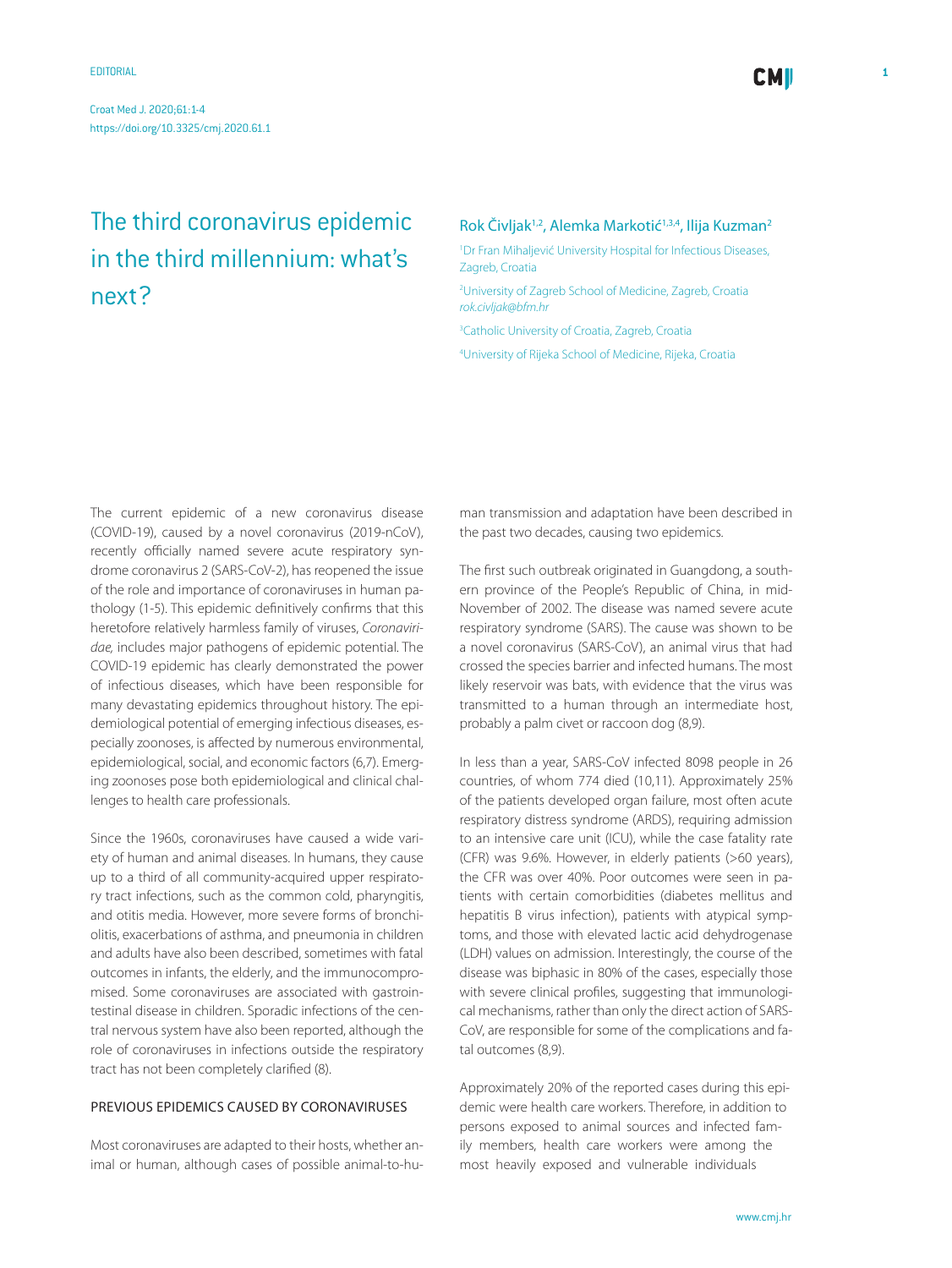(9,10). During 2004, three minor outbreaks were described among laboratory personnel engaged in coronavirus research. Although several secondary cases, owing to close personal contact with infected patients, were described, there was no further spread of the epidemic. It is not clear how the SARS-CoV eventually disappeared and if it still circulates in nature among animal reservoirs. Despite ongoing surveillance, there have been no reports of SARS in humans worldwide since mid-2004 (11).

In the summer of 2012, another epidemic caused by a novel coronavirus broke out in the Middle East. The disease, often complicated with respiratory and renal failure, was called Middle East respiratory syndrome (MERS), while the novel coronavirus causing it was called Middle East respiratory syndrome coronavirus (MERS-CoV). Although a coronavirus, it is not related to the coronaviruses previously described as human pathogens. However, it is closely related to a coronavirus isolated from dromedary camels and bats, which are considered the primary reservoirs, albeit not the only ones (8,12).

From 2012 to the end of January 2020, over 2500 laboratory-confirmed MERS cases, including 866 associated deaths, were reported worldwide in 27 countries (13). The largest number of such cases has been reported among the elderly, diabetics, and patients with chronic diseases of the heart, lungs, and kidneys. Over 80% of the patients required admission to the ICU, most often due to the development of ARDS, respiratory insufficiency requiring mechanical ventilation, acute kidney injury, or shock. The CFR is around 35%, and even 75% in patients >60 years of age. However, MERS-CoV, unlike its predecessor SARS-CoV, did not disappear, but still circulates among animal and human populations, occasionally causing outbreaks, either in connection with exposure to camels or infected persons (12).

Overall, 19.1% of all MERS cases have been among health care workers, and more than half of all laboratory-confirmed secondary cases were transmitted from human to human in health care settings, at least in part due to shortcomings in infection prevention and control (12,13). Post-exposure prophylaxis with ribavirin and lopinavir/ritonavir decreased the MERS-CoV risk in health care workers by 40% (14).

#### THE EMERGENCE OF COVID-19 CAUSED BY SARS-COV-2

In mid-December of 2019, a pneumonia outbreak erupted once again in China, in the city of Wuhan,

the province of Hube (1). The outbreak spread during the next two months throughout the country, with currently over 80 000 cases and more than 2400 fatal outcomes (CFR 2.5%), according to official reports. Exported cases have been reported in 30 countries throughout the world, with over 2400 registered cases, of which 276 are in Europe. On February 25, the first case of COVID-19 was confirmed in Zagreb, Croatia, and was linked to the current outbreak in the Lombardy and Veneto regions of northern Italy (15).

The case definition was first established on January 10 and modified over time, taking into account both the virus epidemiology and clinical presentation. The clinical criteria were expanded on February 4 to include any lower acute respiratory diseases, and the epidemiological criterion was extended to the whole of China, with the possibility of expansion to some surrounding countries (16,17).

At the early stage of the outbreak, patients' full-length genome sequences were identified, showing that the virus shares 79.5% sequence identity with SARS-CoV. Furthermore, 96% of its whole genome is identical to bat coronavirus. It was also shown that this virus uses the same cell entry receptor, ACE2, as SARS-CoV (18).

The full clinical spectrum of COVID-19 ranges from asymptomatic cases, mild cases that do not require hospitalization, to severe cases that require hospitalization and ICU treatment, and those with fatal outcomes. Most cases were classified as mild (81%), 14% as severe, and 5% as critical (ie, respiratory failure, septic shock, and/or multiple organ dysfunction or failure). The overall CFR was 2.3%, while the rate in patients with comorbidities was considerably higher – 10.5% for cardiovascular disease, 7.3% for diabetes, 6.3% for chronic respiratory diseases, 6.0% for hypertension, and 5.6% for cancer. The CFR in critical patients was as high as 49.0% (4).

It is still not clear which factors contribute to the risk of transmitting the infection, especially by persons who are in the incubation stage or asymptomatic, as well as which factors contribute to the severity of the disease and fatal outcome. Evidence from various types of additional studies is needed to control the epidemic (19).

However, it is certain that the binding of the virus to the ACE 2 receptor can induce certain immunoreactions, and the receptor diversity between humans and animal species designated as SARS-CoV-2 reservoirs further increases the complexity of COVID-19 immunopathogenicity (20).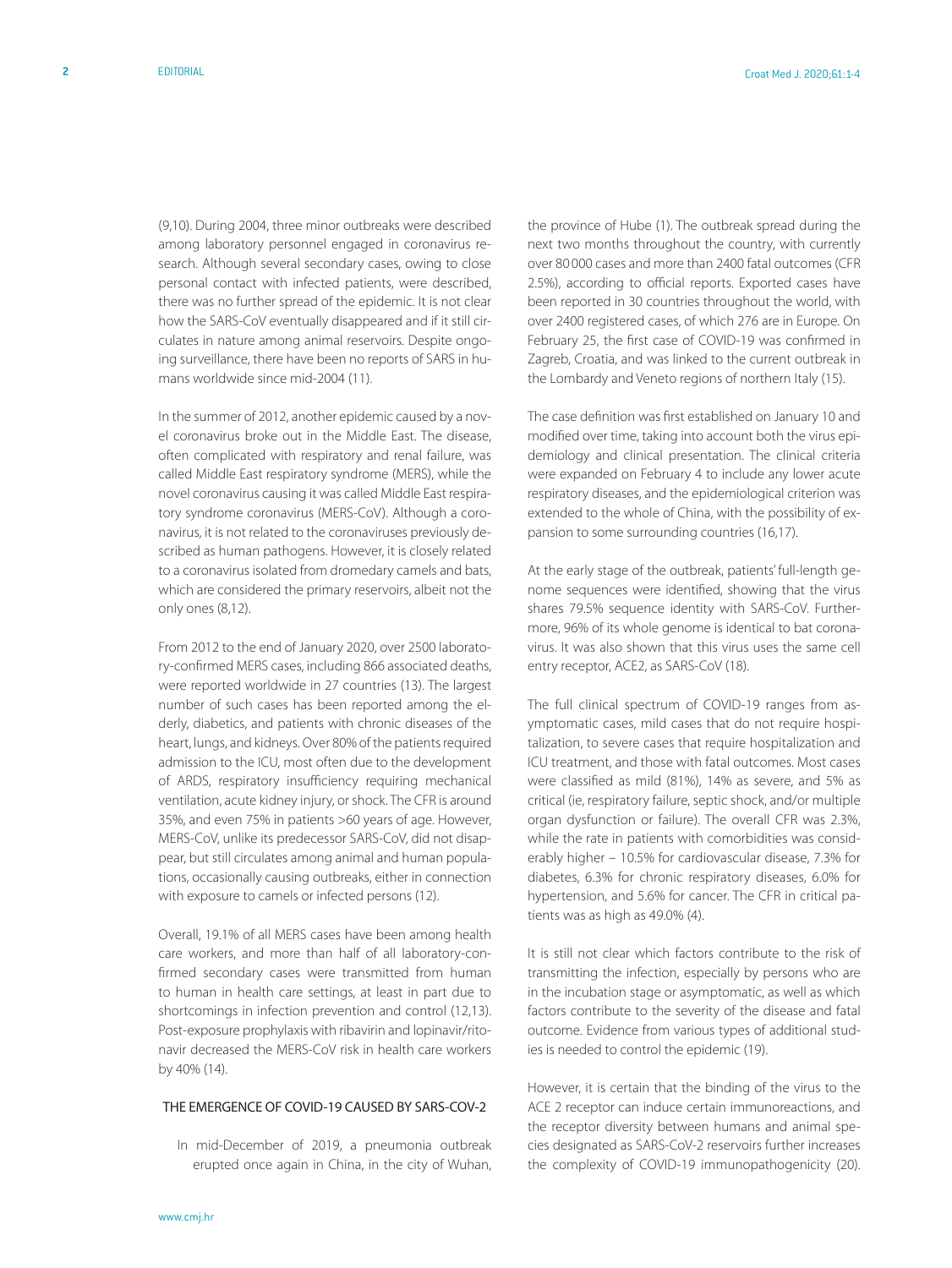Recently, a diagnostic RT-PCR assay for the detection of SARS-CoV-19 has been developed using synthetic nucleic acid technology, despite the lack of virus isolates and clinical samples, owing to its close relation to SARS. Additional diagnostic tests are in the pipeline, some of which are likely to become commercially available soon (21).

Currently, randomized controlled trials have not shown any specific antiviral treatment to be effective for COVID-19. Therefore, treatment is based on symptomatic and supportive care, with intensive care measures for the most severe cases (22). However, many forms of specific treatment are being tried, with various results, such as with remdesivir, lopinavir/ritonavir, chloroquine phosphate, convalescent plasma from patients who have recovered from COVID-19, and others (23-26).

No vaccine is currently available, but researchers and vaccine manufacturers have been attempting to develop the best option for COVID-19 prevention. So far, the basic target molecule for the production of a vaccine, as well as therapeutic antibodies, is the CoV spike (S) glycoprotein (27,28).

The spread of the epidemic can only be contained and SARS-CoV-2 transmission in hospitals by strict compliance with infection prevention and control measures (contact, droplet, and airborne precautions) (22,29). During the current epidemic, health care workers have been at an increased risk of contracting the disease and consequent fatal outcome owing to direct exposure to patients. Early reports from the beginning of the epidemic indicated that a large proportion of the patients had contracted the infection in a health care facility (as high as 41%), and that health care workers constituted a large proportion of these cases (as high as 29%). However, the largest study to date on more than 72 000 patients from China has shown that health care workers make up 3.8% of the patients. In this study, although the overall CFR was 2.3%, among health care workers it was only 0.3%. In China, the number of severe or critical cases among health care workers has declined overall, from 45.0% in early January to 8.7% in early February (4). This poses numerous psychological and ethical questions about health care workers' role in the spread, eventual arrest, and possible consequences of epidemics. For example, during the 2014-2016 Ebola virus disease epidemic in Africa, health care workers risked their lives in order to perform life-saving invasive procedures (intravenous indwelling, hemodialysis, reanimation procedures, mechanical ventilation), and suffered high stress and fatigue levels, which may have prevented them from practicing optimal safety measures, sometimes with dire consequences (30).

#### A lesson for the future

This third coronavirus epidemic, caused by the highly pathogenic SARS-CoV-2, underscores the need for the ongoing surveillance of infectious disease trends throughout the world. The examples of pandemic influenza, avian influenza, but also the three epidemics caused by the novel coronaviruses, indicate that respiratory infections are a major threat to humanity. Although Ebola virus disease and avian influenza are far more contagious and influenza currently has a greater epidemic potential, each of the three novel coronaviruses require urgent epidemiologic surveillance. Many infectious diseases, such as diphtheria, measles, and whooping cough, have been largely or completely eradicated or controlled through the use of vaccines. It is hoped that developments in vaccinology and antiviral treatment, as well as new preventive measures, will ultimately vanquish this and other potential threats from infectious diseases in the future.

#### References

- 1 WHO. Pneumonia of unknown cause China (Disease outbreak news). Available from: [https://www.who.int/csr/don/05-january-](https://www.who.int/csr/don/05-january-2020-pneumonia-of-unkown-cause-china/en/)[2020-pneumonia-of-unkown-cause-china/en/.](https://www.who.int/csr/don/05-january-2020-pneumonia-of-unkown-cause-china/en/) Accessed: February 20, 2020.
- 2 Lu H, Stratton CW, Tang Y. Outbreak of pneumonia of unknown etiology in Wuhan, China: The mystery and the miracle. J Med Virol. 2020;92:401-2[. Medline:31950516](https://www.ncbi.nlm.nih.gov/entrez/query.fcgi?cmd=Retrieve&db=PubMed&list_uids=31950516&dopt=Abstract) [doi:10.1002/jmv.25678](https://doi.org/10.1002/jmv.25678)
- 3 Chen N, Zhou M, Dong X, Qu J, Gong F, Han Y, et al. Epidemiological and clinical characteristics of 99 cases of 2019 novel coronavirus pneumonia in Wuhan, China: a descriptive study. Lancet. 2020;395:507-13. [Medline:32007143](https://www.ncbi.nlm.nih.gov/entrez/query.fcgi?cmd=Retrieve&db=PubMed&list_uids=32007143&dopt=Abstract) [doi:10.1016/](https://doi.org/10.1016/S0140-6736(20)30211-7) [S0140-6736\(20\)30211-7](https://doi.org/10.1016/S0140-6736(20)30211-7)
- 4 Wu Z, McGoogan JM. Characteristics of and important lessons from the coronavirus disease 2019 (COVID-19) outbreak in China: summary of a report of 72 314 cases from the Chinese center for disease control and prevention. JAMA. 2020; Epub ahead of print. Published online February 24, 2020[. Medline:32091533](https://www.ncbi.nlm.nih.gov/entrez/query.fcgi?cmd=Retrieve&db=PubMed&list_uids=32091533&dopt=Abstract) [doi:10.1001/jama.2020.2648](https://doi.org/10.1001/jama.2020.2648)
- 5 Lai CC, Shih TP, Ko WC, Tang HJ, Hsueh PR. Severe acute respiratory syndrome coronavirus 2 (SARS-CoV-2) and corona virus disease-2019 (COVID-19): the epidemic and the challenges. Int J Antimicrob Agents. 2020; Epub ahead of print. [Medline:32081636](https://www.ncbi.nlm.nih.gov/entrez/query.fcgi?cmd=Retrieve&db=PubMed&list_uids=32081636&dopt=Abstract) [doi:10.1016/j.ijantimicag.2020.105924](https://doi.org/10.1016/j.ijantimicag.2020.105924)
- 6 Markotić A, Krajinović LC, Margaletić J, Turk N, Miletić-Medved M, Zmak L, et al. Zoonoses and vector-borne diseases in Croatia – a multidisciplinary approach. Vet Ital. 2009;45:55-66.